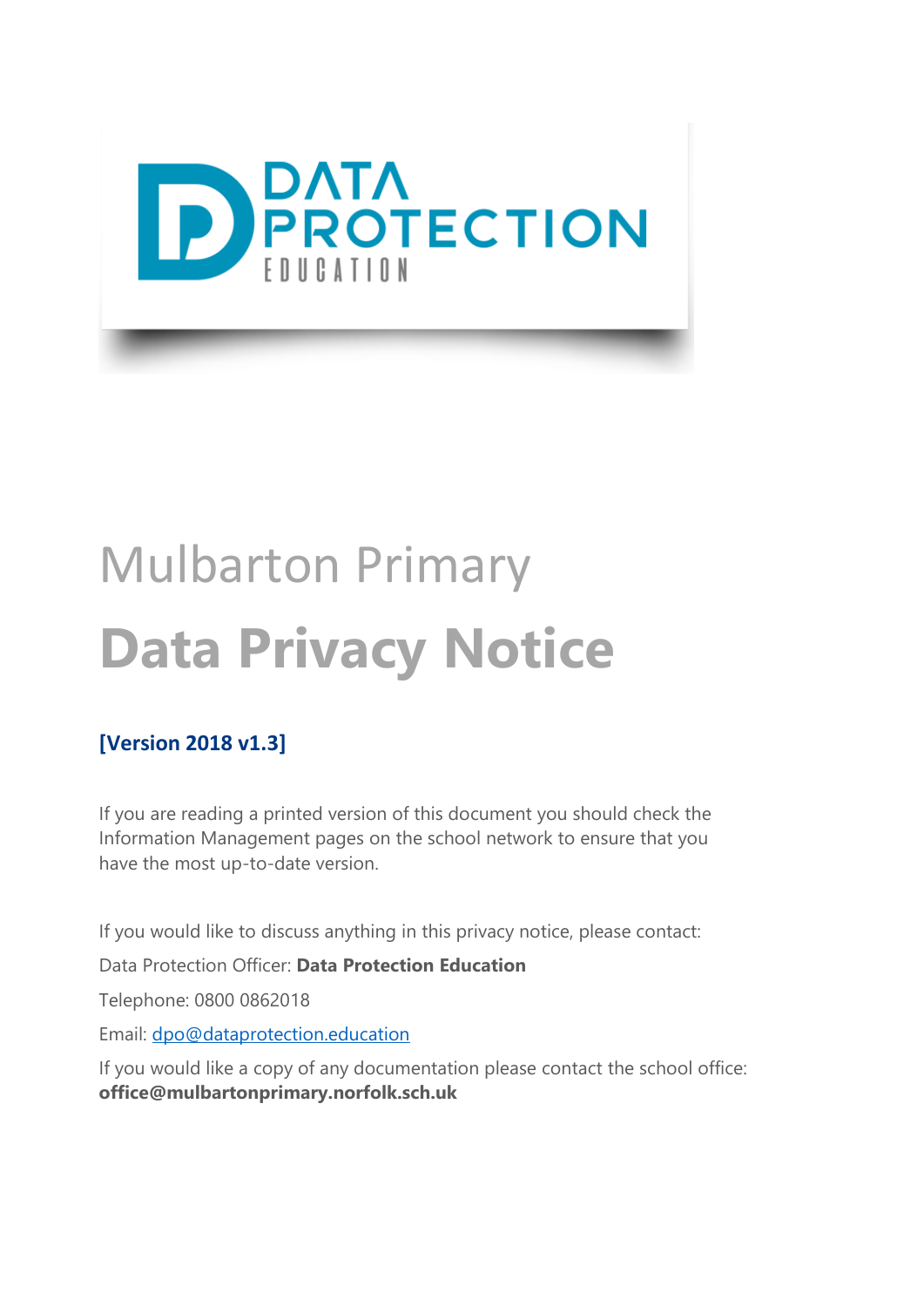

#### *Document version control*

| <b>Version</b> | Author                  | <b>Date</b>           | Approved by | <b>Effective from</b> |
|----------------|-------------------------|-----------------------|-------------|-----------------------|
| 1.0 template   | DPE - JE                | 1/5/2018              |             |                       |
| 1.3 update     | $DPE - JE$<br>$QA - TK$ | 24/5/2018<br>1/6/2018 |             |                       |
|                |                         |                       |             |                       |
|                |                         |                       |             |                       |
|                |                         |                       |             |                       |
|                |                         |                       |             |                       |
|                |                         |                       |             |                       |
|                |                         |                       |             |                       |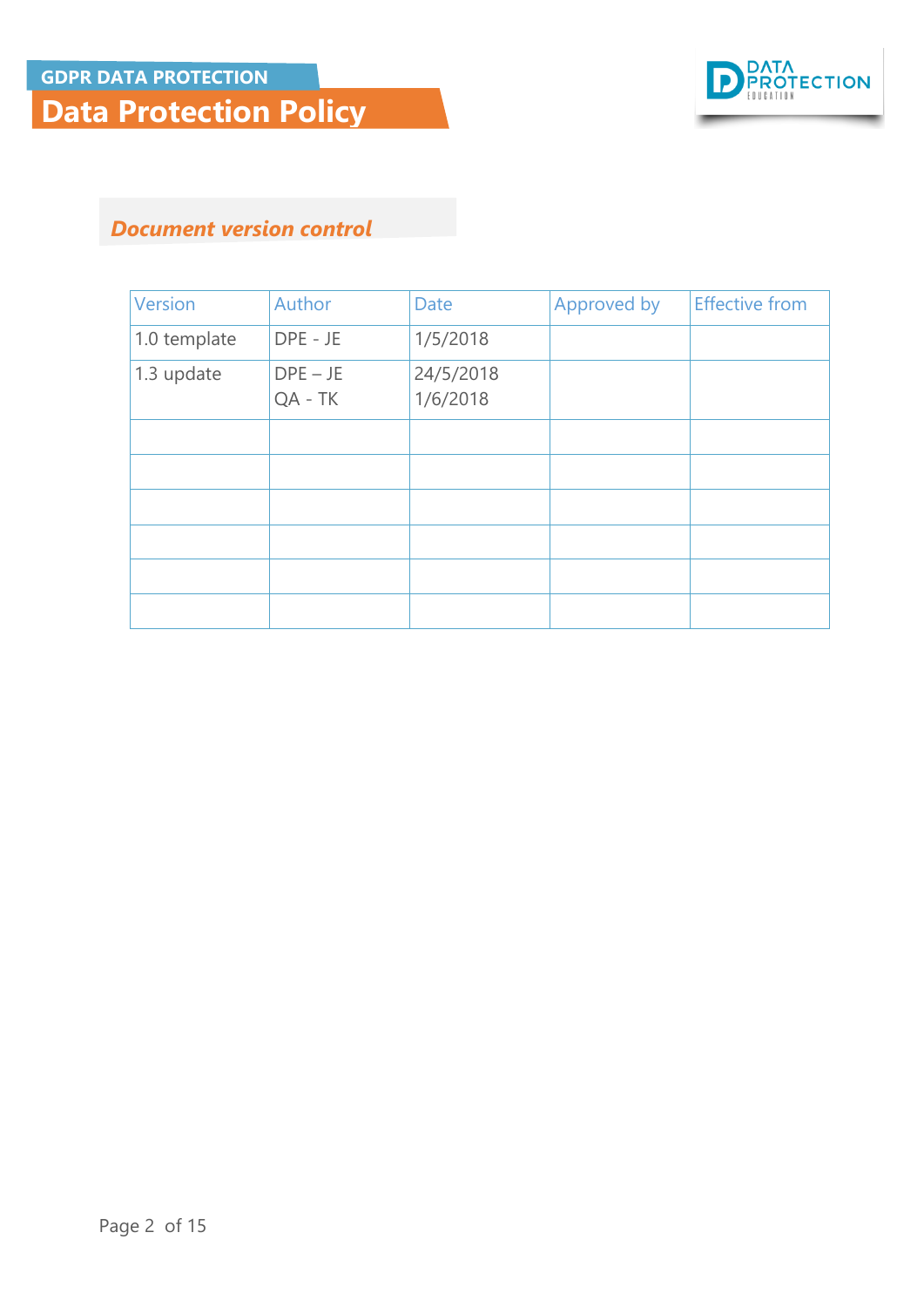#### **GDPR DATA PROTECTION Data Protection Policy**



#### **Contents**

| The categories of pupil information that we collect, hold and share include:  4 |  |
|---------------------------------------------------------------------------------|--|
|                                                                                 |  |
|                                                                                 |  |
|                                                                                 |  |
|                                                                                 |  |
|                                                                                 |  |
|                                                                                 |  |
|                                                                                 |  |
|                                                                                 |  |
|                                                                                 |  |
|                                                                                 |  |
|                                                                                 |  |
|                                                                                 |  |
|                                                                                 |  |
|                                                                                 |  |
|                                                                                 |  |
|                                                                                 |  |
|                                                                                 |  |
|                                                                                 |  |
|                                                                                 |  |
|                                                                                 |  |
|                                                                                 |  |
|                                                                                 |  |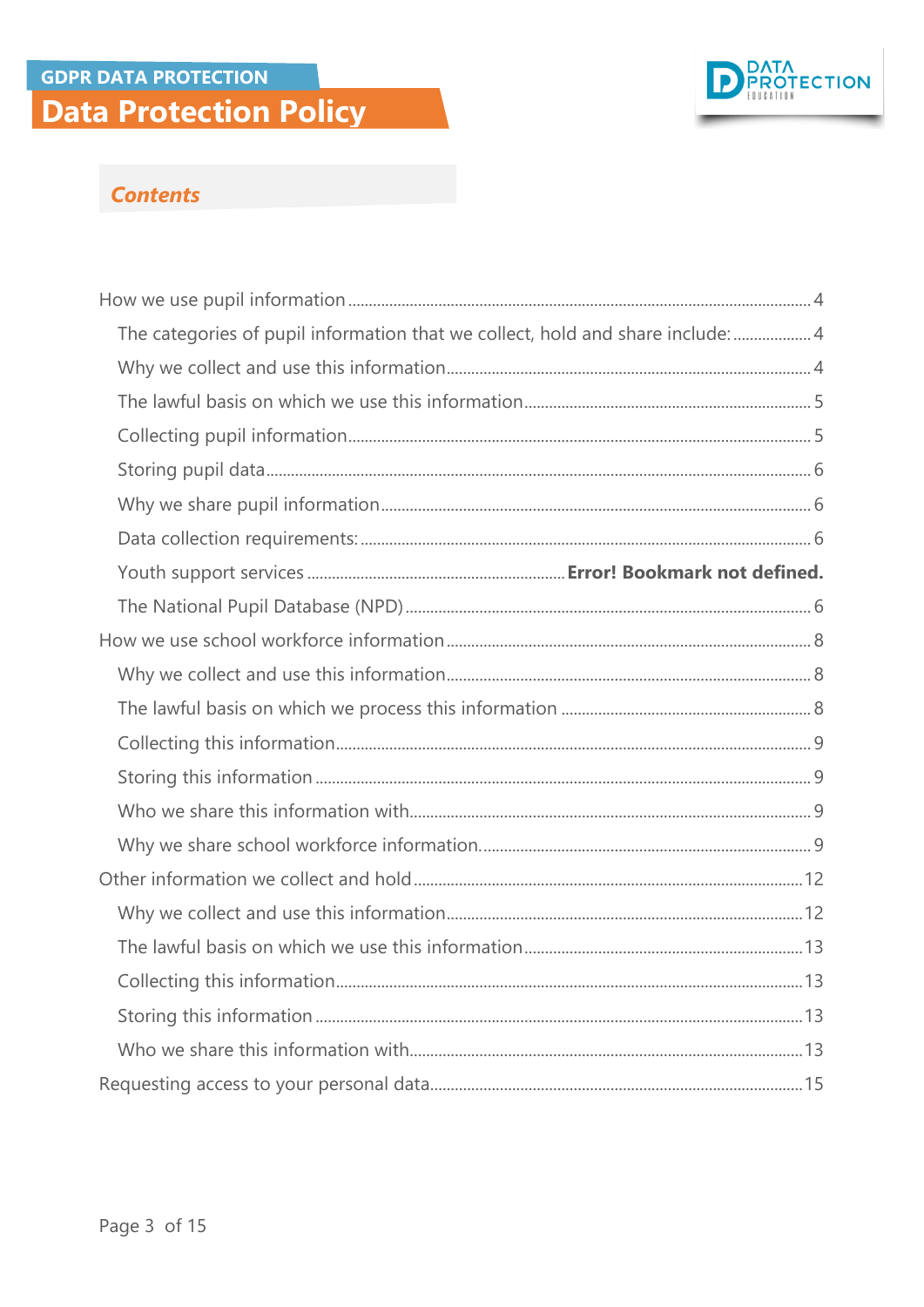

## <span id="page-3-0"></span>**How we use pupil information**

### <span id="page-3-1"></span>**The categories of pupil information that we collect, hold and share include:**

- Personal information (such as name, unique pupil number and address);
- Characteristics (such as ethnicity, language, nationality, country of birth and free school meal eligibility);
- Attendance information (such as sessions attended, number of absences and absence reasons);
- Assessment information and education records;
- Special Educational Needs information;
- Behavioural information (such as, achievements, exclusions, internal exclusions and detentions);
- Health and medical information (such as dietary requirement and medication details);
- Safeguarding and Child Protection reports and disclosures;
- Photographs and video clips;

#### <span id="page-3-2"></span>**Why we collect and use this information**

We use the pupil data:

- to support pupil learning;
- to monitor and report on pupil progress;
- to provide appropriate pastoral care;
- to assess the quality of our services;
- to comply with the law regarding data sharing.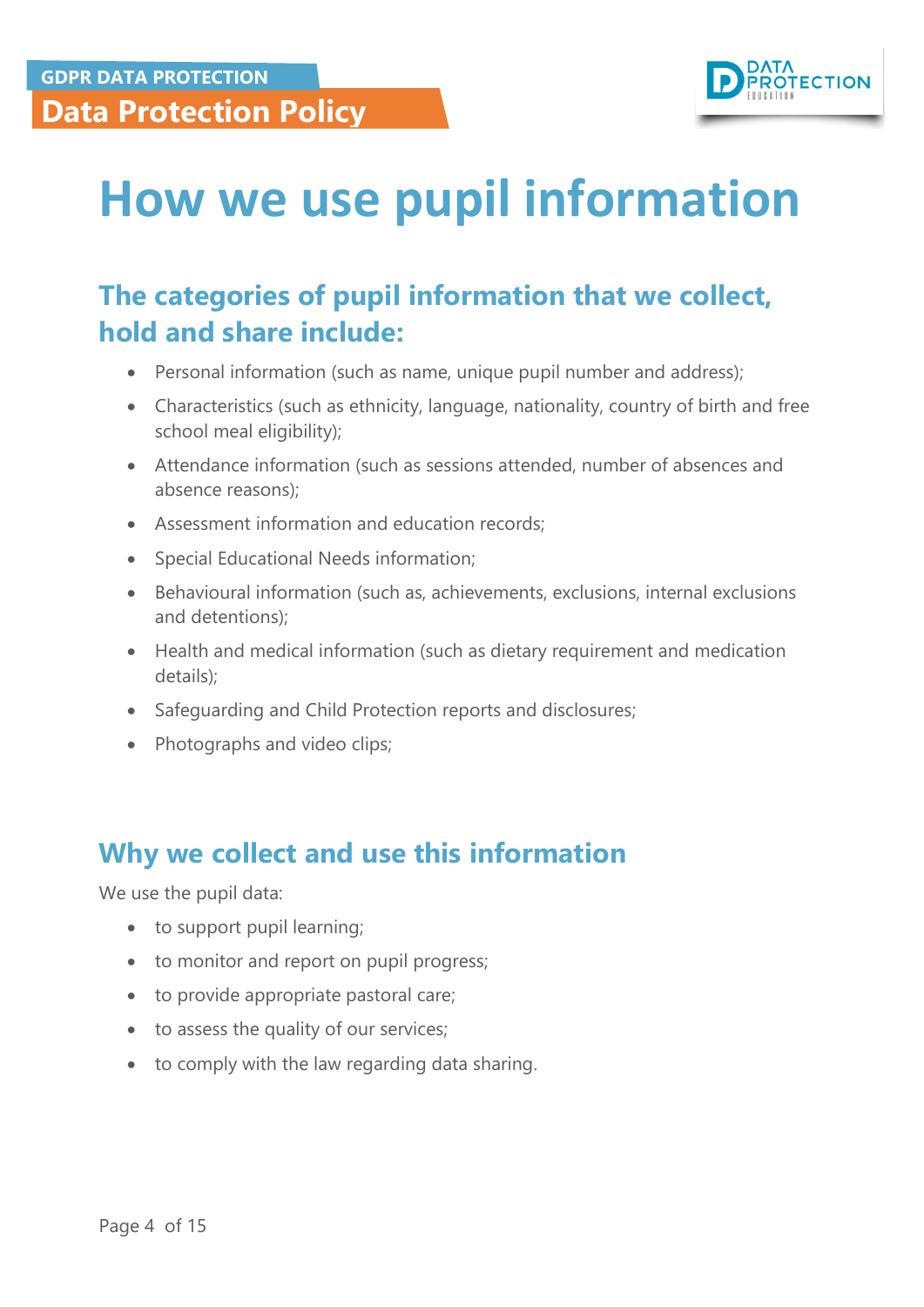

### <span id="page-4-0"></span>**The lawful basis on which we use this information**

- We collect and use pupil information under a task performed in the public interest where it relates to a child's educational progression;
- Some photographs and videos are used only after gaining explicit consent;
- Where medical data is being processed, this is processed under a legal obligation (Children and Families Act 2014 which includes a duty on schools to support children with medical conditions);
- Safeguarding data is processed under the legal obligation of The Education Act 2002. Sections 21 and 175 detail how governing bodies of schools must promote the wellbeing of pupils and take a view to the safeguarding of children at the school.
- We collect and process pupil information under Article 6 of the General Data Protection Regulation (GDPR) to perform our official function (public task).

[If you are processing special category data you need to identify both a lawful basis for general processing and an additional condition for processing this type of data.

Examples you may wish to consider for data collection purposes (Departmental Censuses) are the Education Act 1996 – this information can be found in the census guide documents on the following website:

<https://www.gov.uk/education/data-collection-and-censuses-for-schools>

- Children and Families Act 2014 includes a duty on schools to support children with medical conditions;
- The Equality Act 2010 (England, Scotland and Wales) requires you to make reasonable adjustments to ensure that children and young people with a disability are not put at a substantial disadvantage compared with their peers;
- The Education Act 2002, Sections 21 and 175 detail how governing bodies of schools must promote the wellbeing of pupils and take a view to the safeguarding of children at the school;
- Section 3 of the Children Act 1989 places a duty on a person with the care of a child to do all that is reasonable in the circumstances for the purposes of safeguarding the child;
- Education Act 1996, relating to attendance at school.]

## <span id="page-4-1"></span>**Collecting pupil information**

Whilst most of the pupil information you provide to us is mandatory, some of it is provided to us on a voluntary basis. In order to comply with the General Data Protection Regulation, we will inform you whether you are required to provide certain pupil information to us or if you have a choice in this.

Page 5 of 15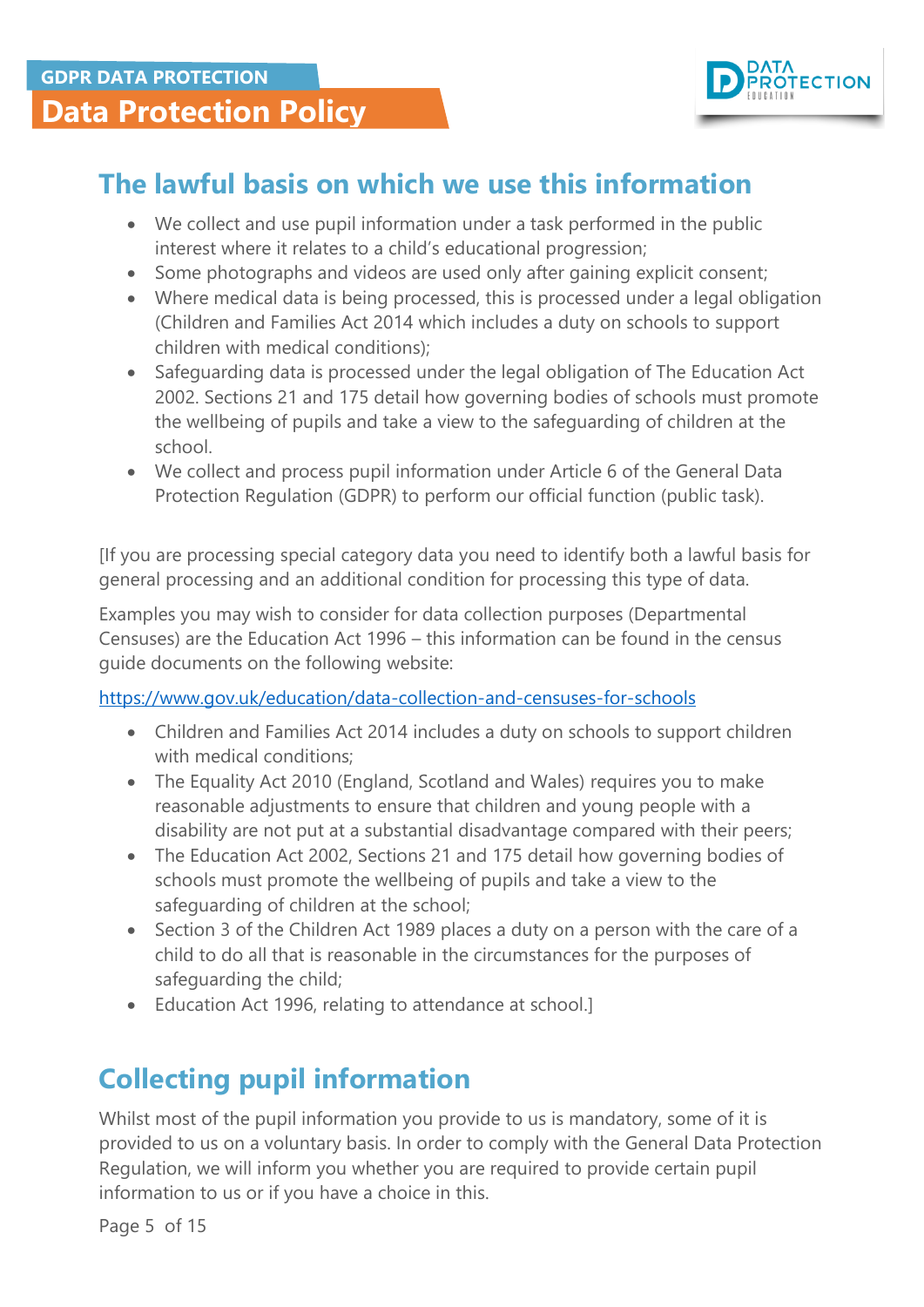

## <span id="page-5-0"></span>**Storing pupil data**

We hold pupil data based on the retention schedule provided in the Information Records and Management for schools Toolkit. (IMRS)

#### **Who we share pupil information with**

We routinely share pupil information with:

- schools that the pupil's attend after leaving us;
- our local authority;
- the Department for Education (DfE);
- suppliers that we have contracted with to provide educational services and those related to the operations of the school.

#### <span id="page-5-1"></span>**Why we share pupil information**

We do not share information about our pupils with anyone without consent unless the law and our policies allow us to do so.

We share pupils' data with the Department for Education (DfE) on a statutory basis. This data sharing underpins school funding and educational attainment policy and monitoring.

We are required to share information about our pupils with our local authority (LA) and the Department for Education (DfE) under section 3 of The Education (Information About Individual Pupils) (England) Regulations 2013.

#### <span id="page-5-2"></span>**Data collection requirements:**

To find out more about the data collection requirements placed on us by the Department for Education (for example; via the school census) go to [https://www.gov.uk/education/data-collection-and-censuses-for-schools.](https://www.gov.uk/education/data-collection-and-censuses-for-schools)

### <span id="page-5-3"></span>**The National Pupil Database (NPD)**

The NPD is owned and managed by the Department for Education and contains information about pupils in schools in England. It provides invaluable evidence on educational performance to inform independent research, as well as studies commissioned by the Department. It is held in electronic format for statistical purposes.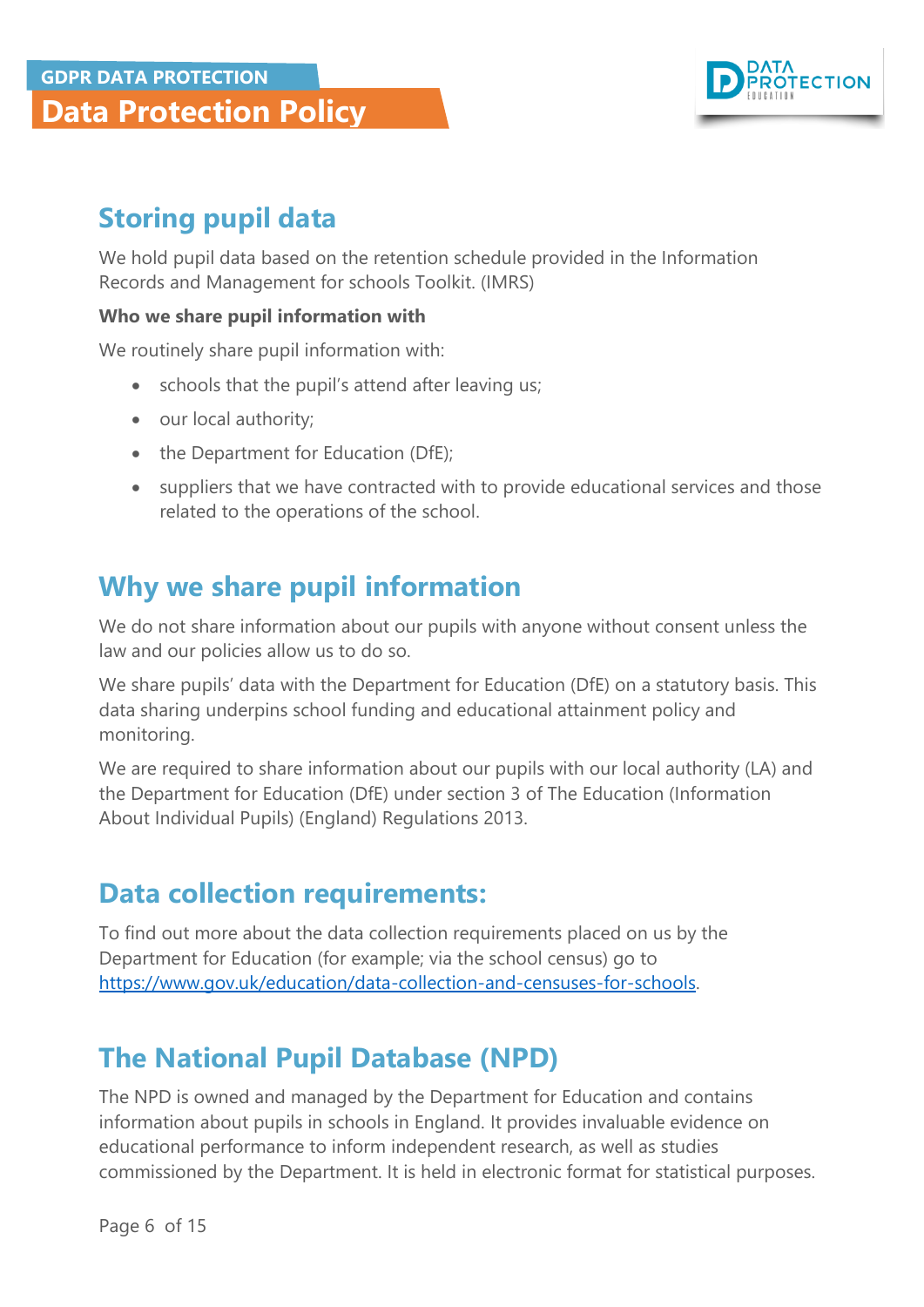

This information is securely collected from a range of sources including schools, local authorities and awarding bodies.

We are required by law, to provide information about our pupils to the DfE as part of statutory data collections such as the school census and early years' census. Some of this information is then stored in the NPD. The law that allows this is the Education (Information About Individual Pupils) (England) Regulations 2013.

To find out more about the NPD, go to [https://www.gov.uk/government/publications/national-pupil-database-user-guide-and](https://www.gov.uk/government/publications/national-pupil-database-user-guide-and-supporting-information)[supporting-information.](https://www.gov.uk/government/publications/national-pupil-database-user-guide-and-supporting-information)

The department may share information about our pupils from the NPD with third parties who promote the education or well-being of children in England by:

- conducting research or analysis;
- producing statistics;
- providing information, advice or guidance.

The Department has robust processes in place to ensure the confidentiality of our data is maintained and there are stringent controls in place regarding access and use of the data. Decisions on whether DfE releases data to third parties are subject to a strict approval process and based on a detailed assessment of:

- who is requesting the data;
- the purpose for which it is required;
- the level and sensitivity of data requested and;
- the arrangements in place to store and handle the data.

To be granted access to pupil information, organisations must comply with strict terms and conditions covering the confidentiality and handling of the data, security arrangements and retention and use of the data.

For more information about the department's data sharing process, please visit: <https://www.gov.uk/data-protection-how-we-collect-and-share-research-data>

For information about which organisations the department has provided pupil information to, (and for which project), please visit the following website: [https://www.gov.uk/government/publications/national-pupil-database-requests](https://www.gov.uk/government/publications/national-pupil-database-requests-received)[received](https://www.gov.uk/government/publications/national-pupil-database-requests-received)

To contact DfE:<https://www.gov.uk/contact-dfe>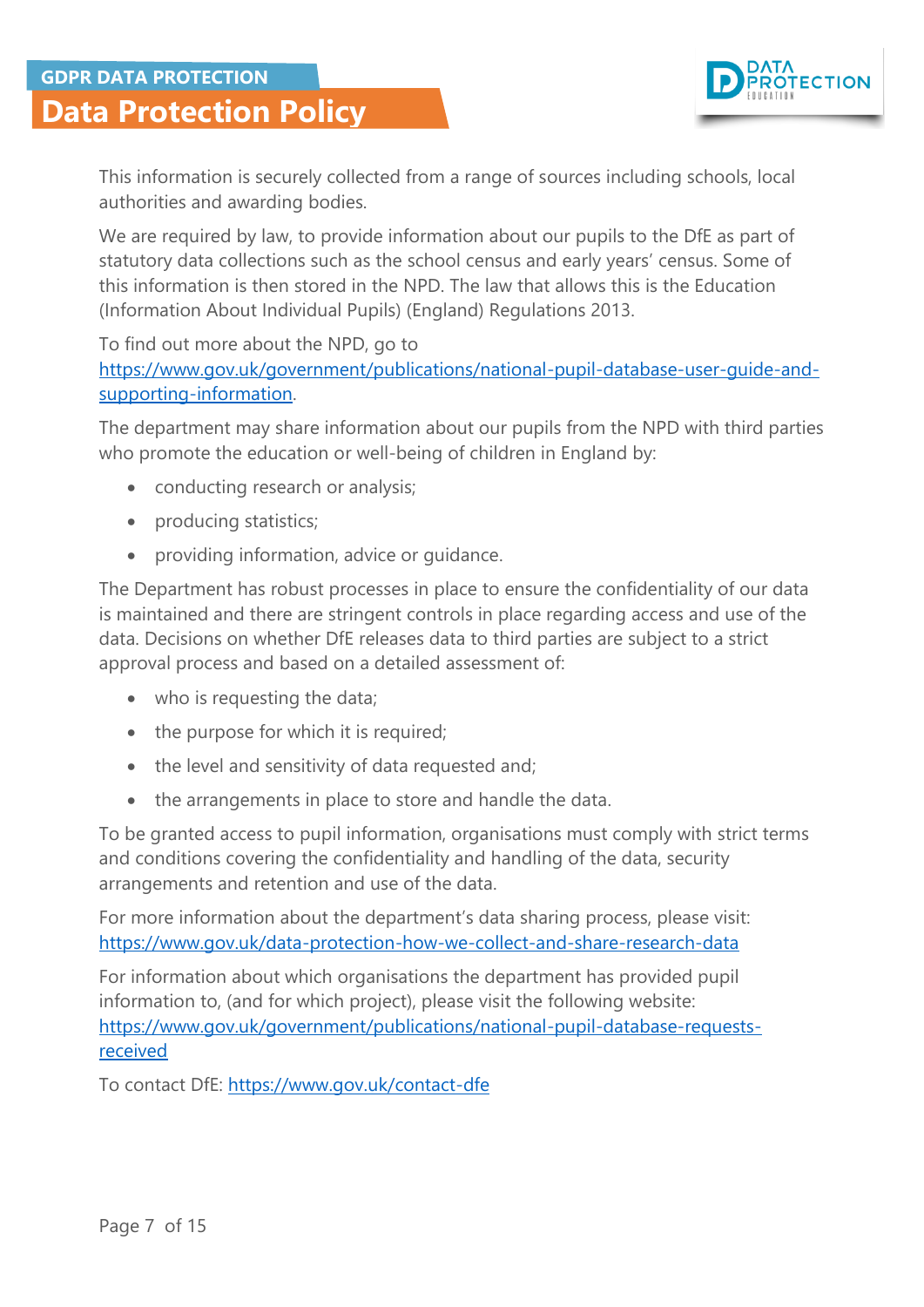

# <span id="page-7-0"></span>**How we use school workforce information**

The categories of school workforce information that we collect, process, hold and share include:

- personal information (such as name, employee or teacher number, national insurance number);
- special categories of data including characteristics information such as gender, age, ethnic group;
- contract information (such as start dates, hours worked, post, roles and salary information);
- work absence information (such as number of absences and reasons);
- qualifications (and, where relevant, subjects taught).

### <span id="page-7-1"></span>**Why we collect and use this information**

We use school workforce data to:

- enable the development of a comprehensive picture of the workforce and how it is deployed;
- inform the development of recruitment and retention policies;
- enable individuals to be paid.

#### <span id="page-7-2"></span>**The lawful basis on which we process this information**

We collect and process school workforce information:

- under Article 6 of the General Data Protection Regulation (GDPR) to perform our official function (public task).
- classed as Special Category data, e.g. race, ethnicity etc under Article 9 of the General Data Protection Regulation (GDPR) to carry out tasks in the public interest.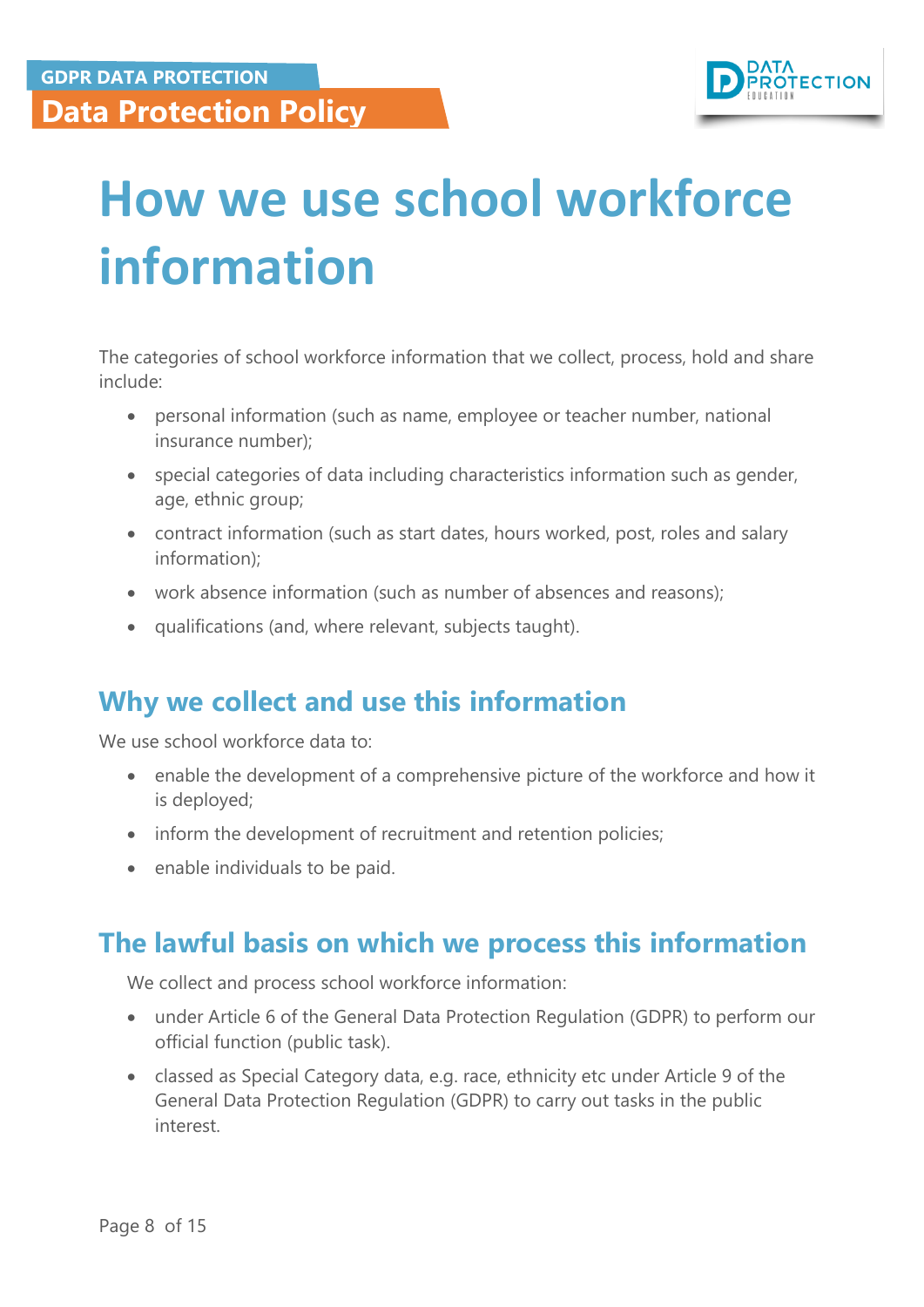

- where it is necessary for the purposes of carrying out the obligations and exercising specific rights of the controller or of the data subject in the field of employment and social security and social protection law.
- where it is carried out as a task in the public interest such as equal opportunities monitoring, for child protection purposes or where otherwise authorised by law, such as Departmental Censuses as required in the Education Act 1996.
- under the terms of the contract of employment.
- as part of the recruitment process background checks will be done which may involve the collection of criminal convictions. We will process criminal conviction data as it is reported during employment/recruitment to assess suitability of continued employment/recruitment.
- where you have given us consent to do so.

## <span id="page-8-0"></span>**Collecting this information**

Whilst the majority of information you provide to us is mandatory, some of it is provided to us on a voluntary basis. In order to comply with data protection legislation, we will inform you whether you are required to provide certain school workforce information to us or if you have a choice in this.

### <span id="page-8-1"></span>**Storing this information**

We hold school workforce data as documented in our Retention Schedule, which can be requested by contacting the school office.

### <span id="page-8-2"></span>**Who we share this information with**

We routinely share this information with:

- our local authority;
- the Department for Education (DfE);
- Third-party service providers (where a contract exists) in order to fulfil contractual obligations (such as payroll) or where a service is being used in the operations of the school (such as parent communication applications).

#### <span id="page-8-3"></span>**Why we share school workforce information.**

We do not share information about workforce members with anyone without consent unless the law and our policies allow us to do so.

Page 9 of 15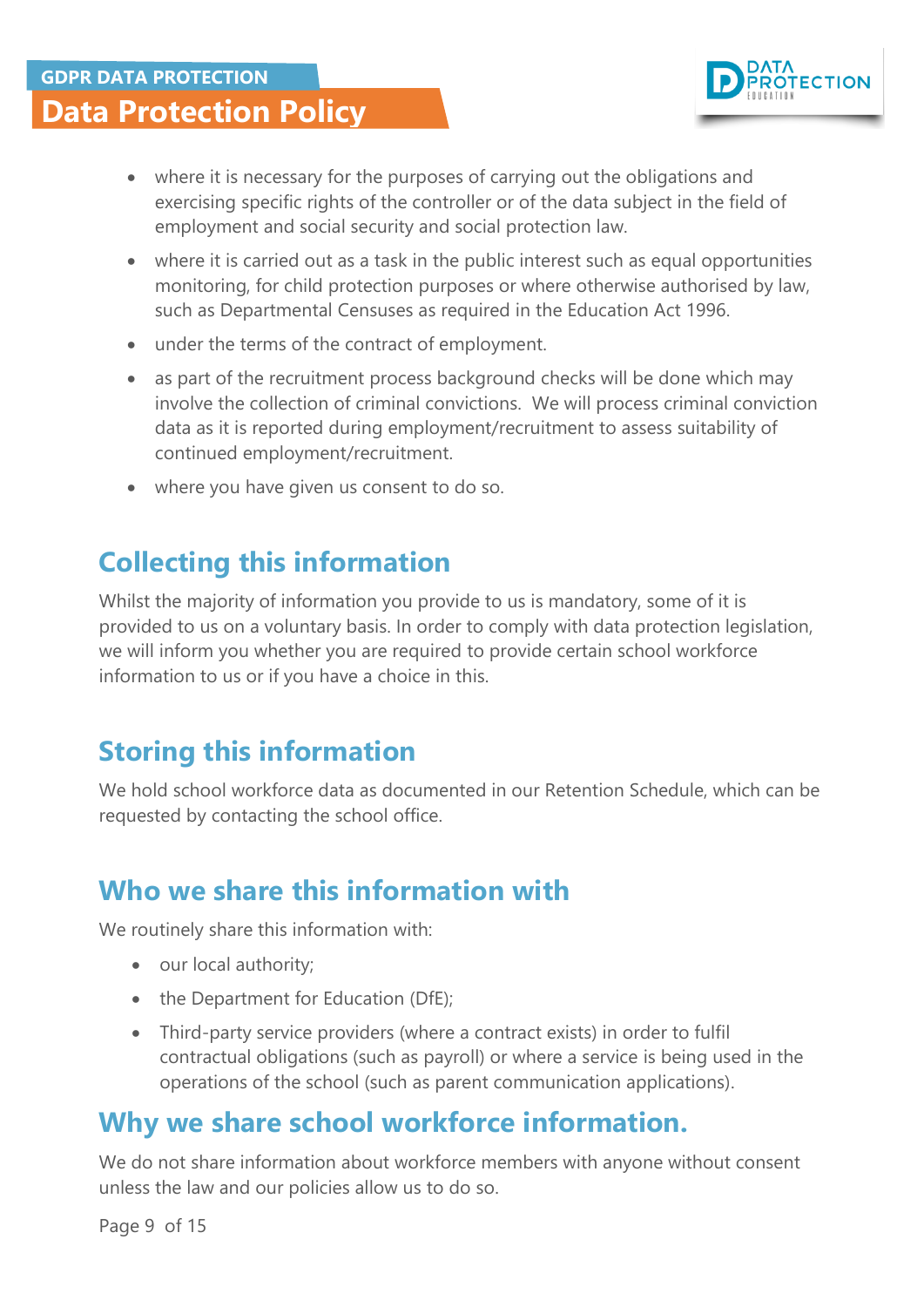

We are required to share information about our workforce members with our local authority (LA) under section 5 of the Education (Supply of Information about the School Workforce) (England) Regulations 2007 and amendments.

#### **Department for Education (DfE).**

We share personal data with the Department for Education (DfE) on a statutory basis. This data sharing underpins workforce policy monitoring, evaluation, and links to school funding / expenditure and the assessment educational attainment.

We are required to share information about our school employees with our local authority (LA) and the Department for Education (DfE) under section 5 of the Education (Supply of Information about the School Workforce) (England) Regulations 2007 and amendments.

Data collection requirements:

The DfE collects and processes personal data relating to those employed by schools (including Multi Academy Trusts) and local authorities that work in state funded schools (including all maintained schools, all academies and free schools and all special schools including Pupil Referral Units and Alternative Provision). All state funded schools are required to make a census submission because it is a statutory return under sections 113 and 114 of the Education Act 2005.

To find out more about the data collection requirements placed on us by the Department for Education including the data that we share with them, go to [https://www.gov.uk/education/data-collection-and-censuses-for-schools.](https://www.gov.uk/education/data-collection-and-censuses-for-schools)

The department may share information about school employees with third parties who promote the education or well-being of children or the effective deployment of school staff in England by:

- conducting research or analysis;
- producing statistics;
- providing information, advice or guidance.

The department has robust processes in place to ensure that the confidentiality of personal data is maintained and there are stringent controls in place regarding access to it and its use. Decisions on whether DfE releases personal data to third parties are subject to a strict approval process and based on a detailed assessment of:

- who is requesting the data;
- the purpose for which it is required;
- the level and sensitivity of data requested and;
- the arrangements in place to securely store and handle the data.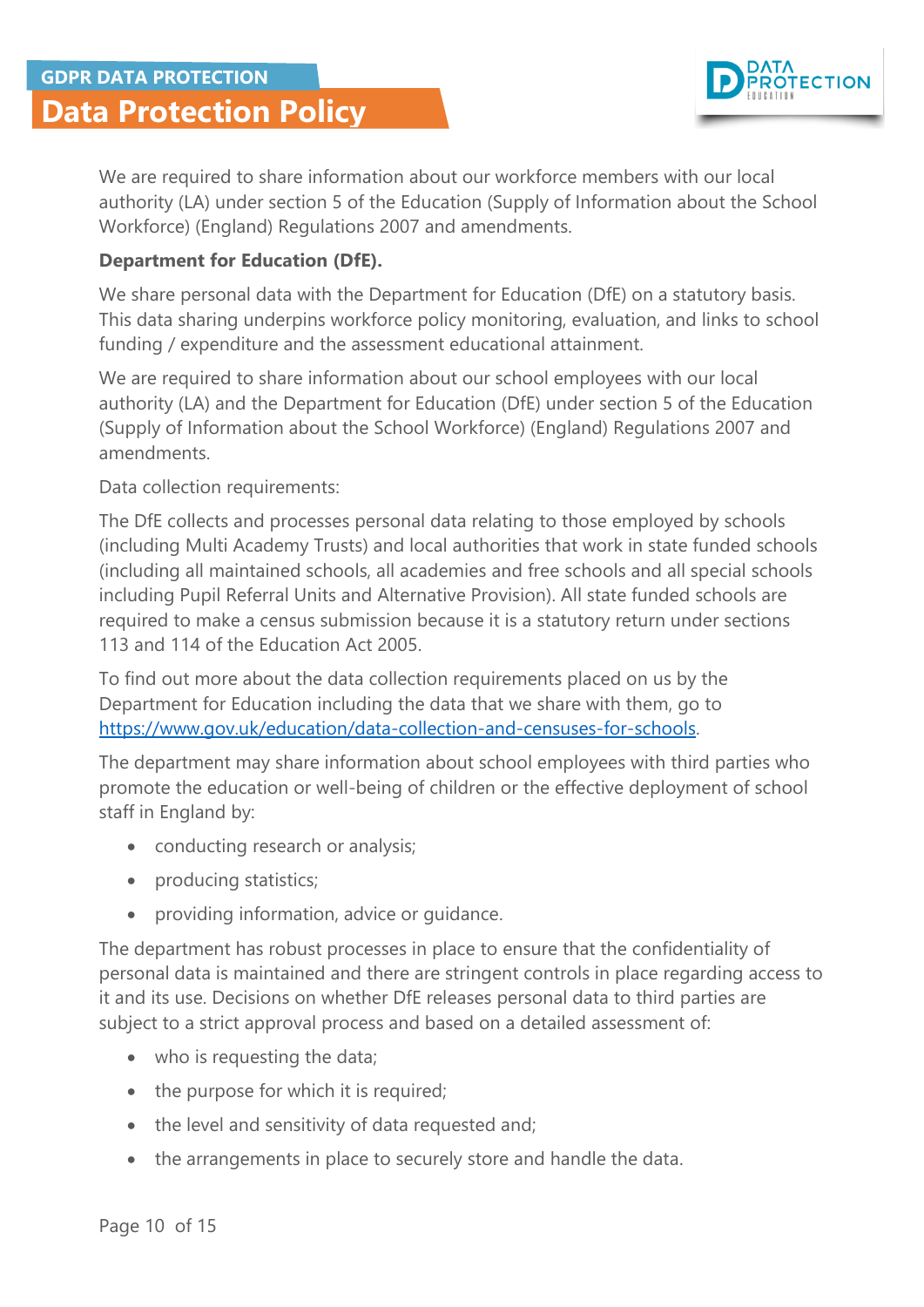

To be granted access to school workforce information, organisations must comply with its strict terms and conditions covering the confidentiality and handling of the data, security arrangements and retention and use of the data.

For more information about the department's data sharing process, please visit:

<https://www.gov.uk/data-protection-how-we-collect-and-share-research-data>

To contact the department:<https://www.gov.uk/contact-dfe>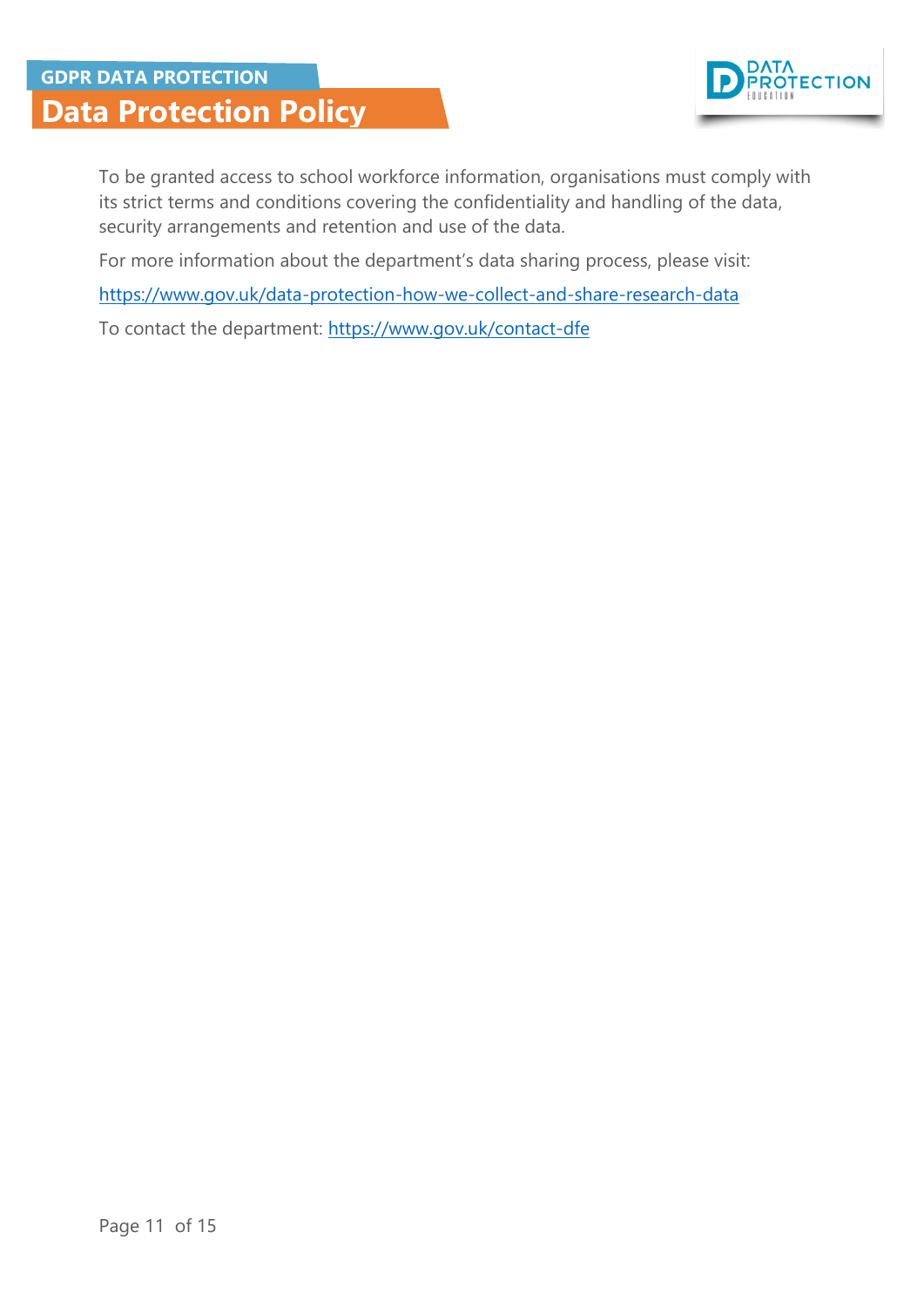

# <span id="page-11-0"></span>**Other information we collect and hold**

The categories of other information that we collect, hold and share include:

- Parents' and carers information (such as name, address, contact information, relationship to the child, involvement with volunteer groups or parents association);
- Visitor information (such as name, business, DBS certification if applicable, purpose of visit);
- Governors' information (such as name, address, contact information, business interests, financial interests and governance roles in other schools if applicable);
- Volunteers' information (such as name, address, contact information, DBS certification).

#### <span id="page-11-1"></span>**Why we collect and use this information**

Parents information is collected so that:

- We can communicate with you about your child (in relation to things such as education and attainment, health and well-being, attendance and behaviour);
- Send you important information about the school;
- Provide you with access to tools and services we use in schools (such as parent payment systems, communication applications).

Visitor information is collected so that:

- We have a record of who is and has been in the building, for health, safety and operational purposes;
- We know whether a visitor can be unaccompanied in areas where children are present;
- We have a record of official visits (such as inspections or maintenance).

Governors' information is collected so that:

- We can communicate with Governors on school business;
- There is a public record of Governors and their business interests.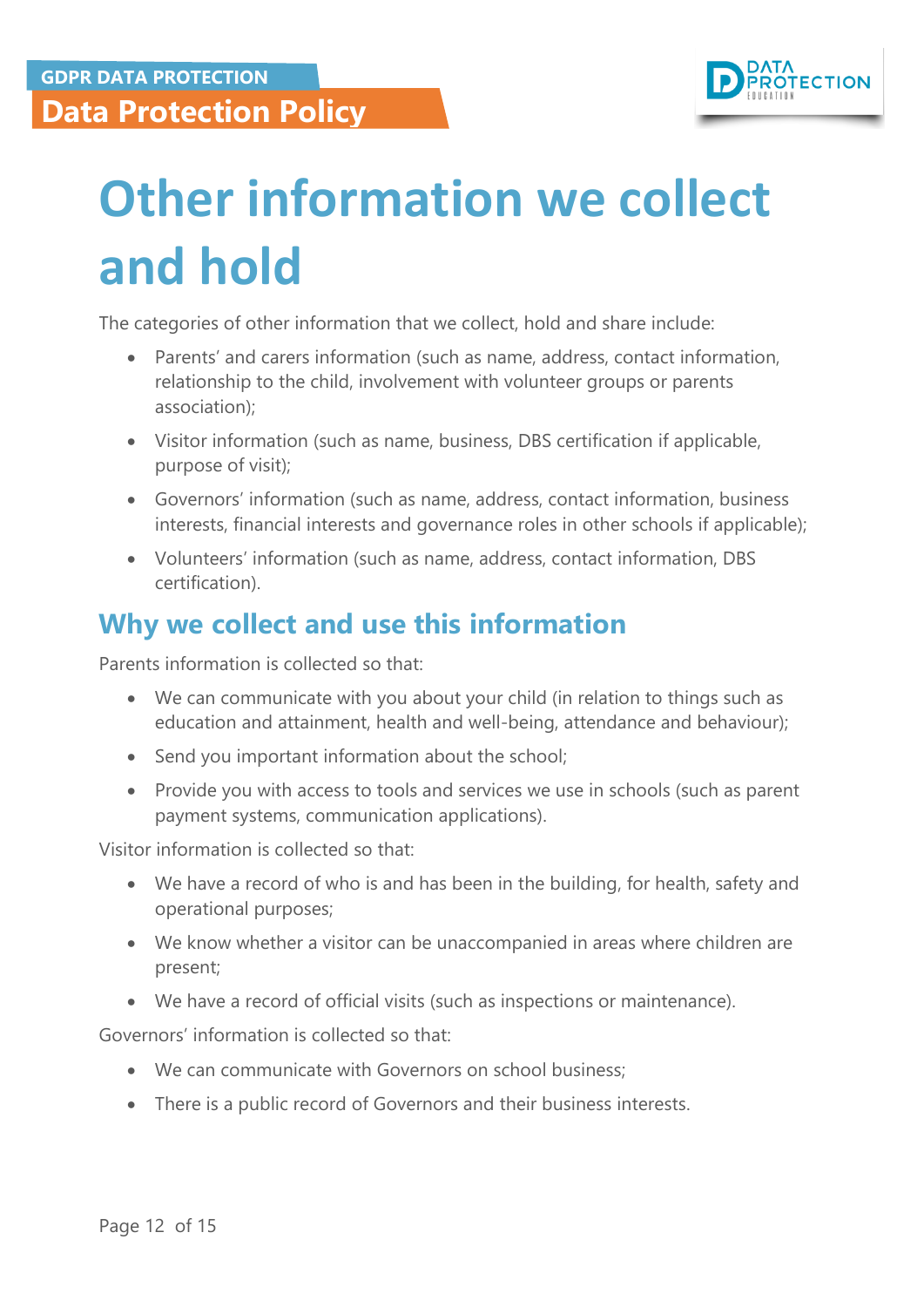

#### <span id="page-12-0"></span>**The lawful basis on which we use this information**

- Parental information is processed in the public interest where it is related to their child's education. We may have a legal obligation to process data in certain processing activities and in some circumstances we will rely on consent as the lawful basis;
- Visitor information is processed as a task in the public interest where it relates to school operations and under a legal obligation where it relates to health and safety;
- Governor information is processed as a task in the public interest.

### <span id="page-12-1"></span>**Collecting this information**

- **Parents:** whilst the majority of information you provide to us is mandatory, some of it is provided to us on a voluntary basis. In order to comply with data protection legislation, we will inform you whether you are required to provide certain information to us or if you have a choice in this;
- **Visitors:** As a visitor the information that you provide to us is voluntary. However, we may restrict access to the school if the information is not provided;
- **Governors:** whilst the majority of information you provide to us is mandatory, some of it is provided to us on a voluntary basis. In order to comply with data protection legislation, we will inform you whether you are required to provide certain information to us or if you have a choice in this.

### <span id="page-12-2"></span>**Storing this information**

We hold school workforce data as documented in our Retention Schedule, which can be requested by contacting the school office.

#### <span id="page-12-3"></span>**Who we share this information with**

We routinely share this information with:

- **Parents:** we will share your information with members of staff, other agencies and, where you have agreed, with third-party processors who provide services to the school;
- **Visitors:** your information will not be shared unless requested by an external agency in the course of a health and safety incident or in the investigation of a crime;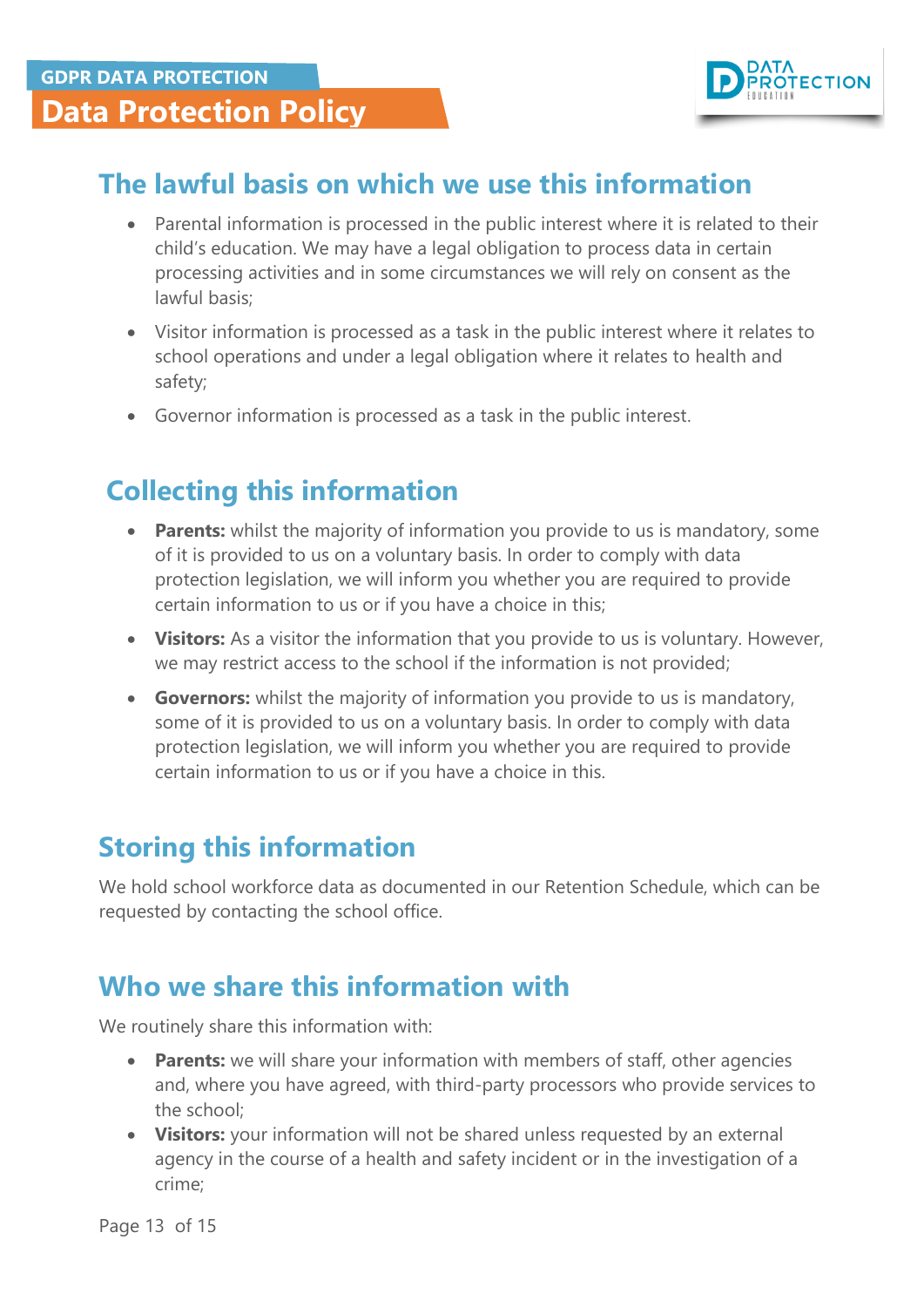



 **Governors:** we will publish the names, business interests, financial interests and governance roles of governors in other schools on the school website.